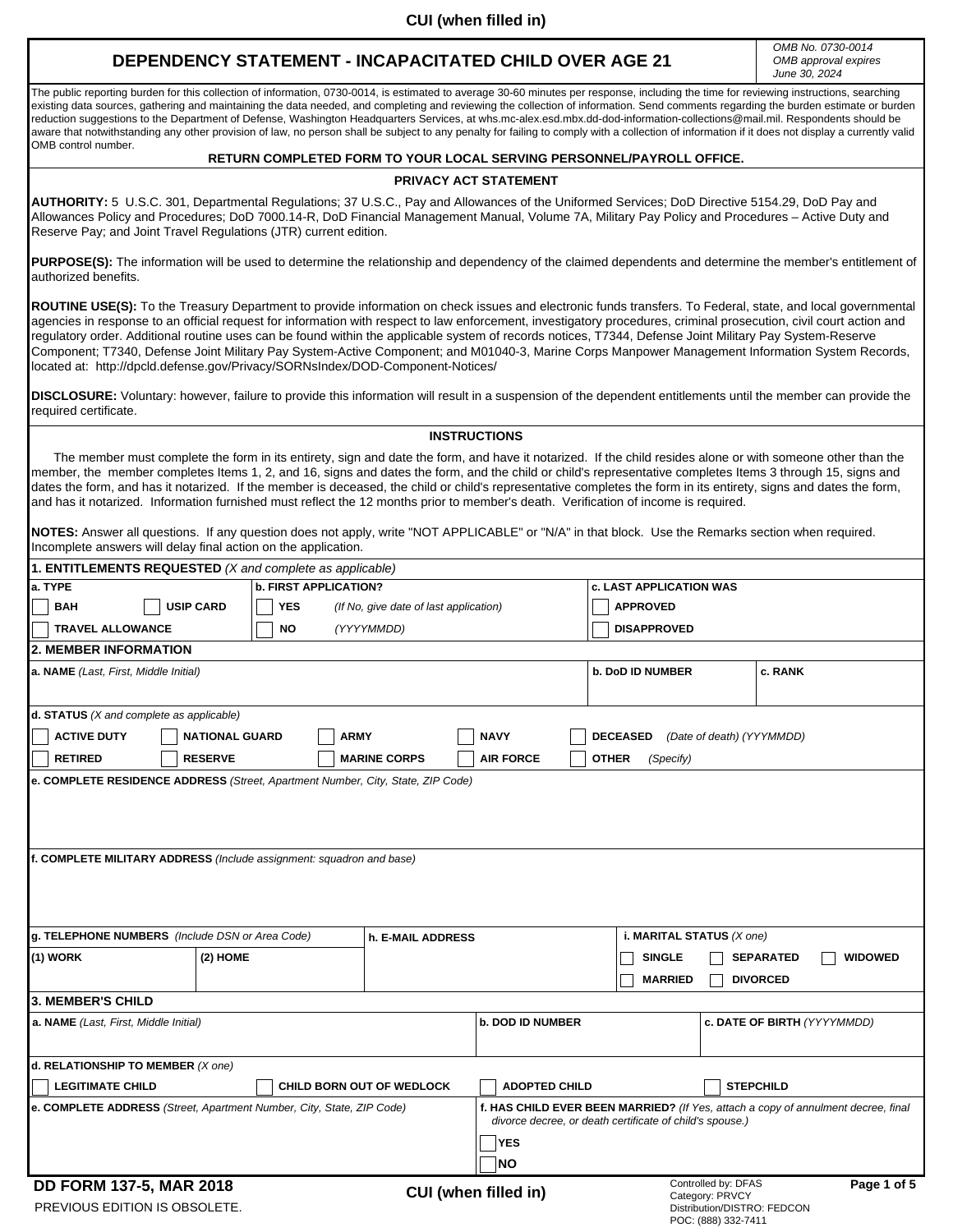| 4. CHILD'S OTHER PARENT(S)                                                                                                                               |                                                 |                                                          |                                                                                                                                                                                                                   |                                                 |                                                          |  |  |  |  |  |
|----------------------------------------------------------------------------------------------------------------------------------------------------------|-------------------------------------------------|----------------------------------------------------------|-------------------------------------------------------------------------------------------------------------------------------------------------------------------------------------------------------------------|-------------------------------------------------|----------------------------------------------------------|--|--|--|--|--|
| <b>a.</b> (1) NAME (Last, First, Middle Initial)                                                                                                         |                                                 |                                                          | (1) NAME (Last, First, Middle Initial)<br>b.                                                                                                                                                                      |                                                 |                                                          |  |  |  |  |  |
| (2) RELATIONSHIP TO CHILD                                                                                                                                |                                                 |                                                          | (2) RELATIONSHIP TO CHILD                                                                                                                                                                                         |                                                 |                                                          |  |  |  |  |  |
| (3) COMPLETE ADDRESS (Street, Apartment Number, City, State, ZIP Code)                                                                                   |                                                 |                                                          | (3) COMPLETE ADDRESS (Street, Apartment Number, City, State, ZIP Code)                                                                                                                                            |                                                 |                                                          |  |  |  |  |  |
| c. IS/ARE OTHER PARENT(S) IN ANY BRANCH OF SERVICE, INCLUDING RESERVE OR NATIONAL GUARD (X one)<br>(If Yes, show rank, name, SSN, and military address.) |                                                 |                                                          |                                                                                                                                                                                                                   | YES<br>$\Box$ NO                                |                                                          |  |  |  |  |  |
| (If Yes, explain.)                                                                                                                                       |                                                 |                                                          | d. DOES OTHER PARENT CLAIM CHILD FOR BASIC ALLOWANCE FOR HOUSING (BAH), TRAVEL ALLOWANCE, OR USIP CARD $(X\, one)$                                                                                                |                                                 | YES<br>NΟ                                                |  |  |  |  |  |
| <b>5. CHILD'S RESIDENCE</b>                                                                                                                              |                                                 |                                                          |                                                                                                                                                                                                                   |                                                 |                                                          |  |  |  |  |  |
| a. TYPE OF RESIDENCE (X and complete as applicable)                                                                                                      |                                                 |                                                          |                                                                                                                                                                                                                   |                                                 |                                                          |  |  |  |  |  |
| HOME OR APARTMENT OF OTHER PARENT                                                                                                                        |                                                 |                                                          | <b>HOME OR APARTMENT OF FRIEND OR RELATIVE (State relationship)</b>                                                                                                                                               |                                                 |                                                          |  |  |  |  |  |
| HOME OR APARTMENT OF MEMBER                                                                                                                              |                                                 |                                                          |                                                                                                                                                                                                                   |                                                 |                                                          |  |  |  |  |  |
| HOME OR APARTMENT OF CHILD                                                                                                                               |                                                 |                                                          | <b>HOSPITAL OR INSTITUTION</b>                                                                                                                                                                                    |                                                 |                                                          |  |  |  |  |  |
| HOME OR APARTMENT OF FORMER SPOUSE OF MEMBER                                                                                                             |                                                 |                                                          | <b>OTHER</b> (Explain)                                                                                                                                                                                            |                                                 |                                                          |  |  |  |  |  |
| STUDENT DORMITORY OR OTHER ON-CAMPUS FACILITY                                                                                                            |                                                 |                                                          |                                                                                                                                                                                                                   |                                                 |                                                          |  |  |  |  |  |
| <b>b. OWNER OF RESIDENCE</b>                                                                                                                             |                                                 |                                                          |                                                                                                                                                                                                                   |                                                 |                                                          |  |  |  |  |  |
| (1) NAME (Last, First, Middle Initial)                                                                                                                   |                                                 |                                                          | (2) ADDRESS (Street, Apartment Number, City, State, ZIP Code)                                                                                                                                                     |                                                 |                                                          |  |  |  |  |  |
| c. IS RESIDENCE SUBSIDIZED HOUSING?<br>YES<br>ΝO                                                                                                         |                                                 |                                                          | d. DATE CHILD STARTED LIVING AT CURRENT ADDRESS (YYYYMMDD)                                                                                                                                                        |                                                 |                                                          |  |  |  |  |  |
| <b>6. IF CHILD IS IN HOSPITAL OR INSTITUTION</b>                                                                                                         |                                                 |                                                          |                                                                                                                                                                                                                   |                                                 |                                                          |  |  |  |  |  |
| a. DATE CHILD ENTERED HOSPITAL/INSTITUTION (YYYYMMDD)                                                                                                    |                                                 |                                                          | If child is in a hospital or institution, all of the following information must be furnished. Obtain this information from the hospital or institution.<br>b. ANTICIPATED DATE OF DISCHARGE (If known) (YYYYMMDD) |                                                 |                                                          |  |  |  |  |  |
| <b>NO</b><br>c. WILL CHILD RETURN TO MEMBER'S HOME AFTER DISCHARGE? (If "NO," explain where child will reside)<br>YES                                    |                                                 |                                                          |                                                                                                                                                                                                                   |                                                 |                                                          |  |  |  |  |  |
| d. CHILD'S EXPENSES IN HOSPITAL OR INSTITUTION                                                                                                           |                                                 |                                                          |                                                                                                                                                                                                                   |                                                 |                                                          |  |  |  |  |  |
| <b>ITEM</b>                                                                                                                                              | (1)<br><b>PRESENT MONTHLY</b><br><b>EXPENSE</b> | (2)<br><b>TOTAL EXPENSE FOR</b><br><b>PAST 12 MONTHS</b> | <b>ITEM</b>                                                                                                                                                                                                       | (1)<br><b>PRESENT MONTHLY</b><br><b>EXPENSE</b> | (2)<br><b>TOTAL EXPENSE FOR</b><br><b>PAST 12 MONTHS</b> |  |  |  |  |  |
| $(1)$ ROOM                                                                                                                                               |                                                 |                                                          | (8) EDUCATION                                                                                                                                                                                                     |                                                 |                                                          |  |  |  |  |  |
| (2) FOOD                                                                                                                                                 |                                                 |                                                          | (9) TRANSPORTATION                                                                                                                                                                                                |                                                 |                                                          |  |  |  |  |  |
| (3) REHABILITATION CLASSES<br><b>OR SERVICES</b>                                                                                                         |                                                 |                                                          | (10) PERSONAL INSURANCE<br>(Specify)                                                                                                                                                                              |                                                 |                                                          |  |  |  |  |  |
| (4) SPECIALIZED EQUIPMENT                                                                                                                                |                                                 |                                                          |                                                                                                                                                                                                                   |                                                 |                                                          |  |  |  |  |  |
| (5) MEDICAL CARE                                                                                                                                         |                                                 |                                                          | (11) OTHER (Specify)                                                                                                                                                                                              |                                                 |                                                          |  |  |  |  |  |
| (6) CLOTHING                                                                                                                                             |                                                 |                                                          |                                                                                                                                                                                                                   |                                                 |                                                          |  |  |  |  |  |
| (7) LAUNDRY/DRY CLEANING                                                                                                                                 |                                                 |                                                          |                                                                                                                                                                                                                   |                                                 |                                                          |  |  |  |  |  |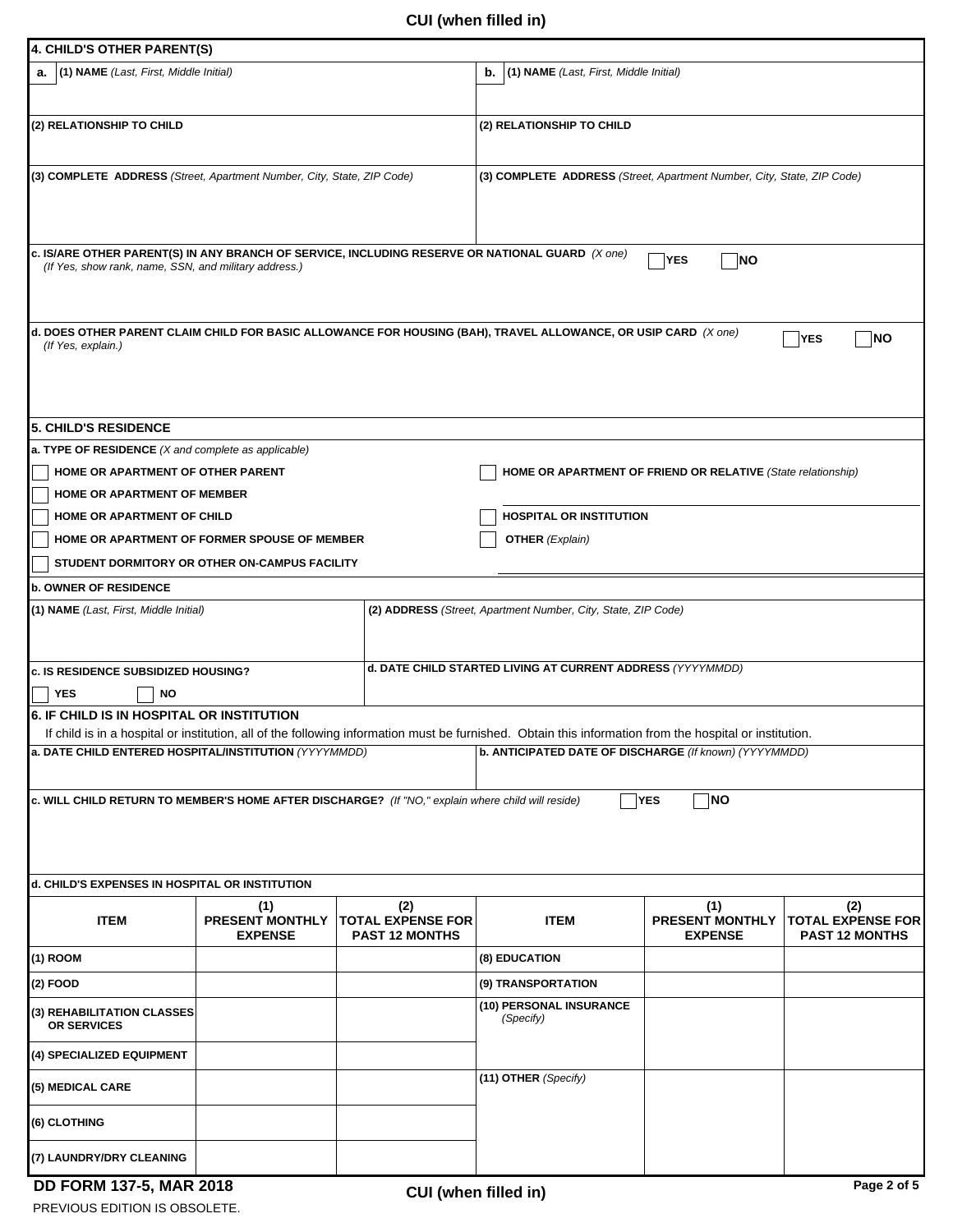## **CUI (when filled in)**

|                                                                                                                                                                                                                               | 6. IF CHILD IS IN HOSPITAL OR INSTITUTION (Continued)                                                                                                                                                                                                                                                                                                                                                                                                                                                                                                                                                                                                                                                                                                                                                                                                                                                                                                                                                                                    |                                                                        |                                                          |               |                                                                            |  |                                                 |                  |                                                 |                |                       |                        |                                                          |                                                          |  |
|-------------------------------------------------------------------------------------------------------------------------------------------------------------------------------------------------------------------------------|------------------------------------------------------------------------------------------------------------------------------------------------------------------------------------------------------------------------------------------------------------------------------------------------------------------------------------------------------------------------------------------------------------------------------------------------------------------------------------------------------------------------------------------------------------------------------------------------------------------------------------------------------------------------------------------------------------------------------------------------------------------------------------------------------------------------------------------------------------------------------------------------------------------------------------------------------------------------------------------------------------------------------------------|------------------------------------------------------------------------|----------------------------------------------------------|---------------|----------------------------------------------------------------------------|--|-------------------------------------------------|------------------|-------------------------------------------------|----------------|-----------------------|------------------------|----------------------------------------------------------|----------------------------------------------------------|--|
|                                                                                                                                                                                                                               | e. CHILD'S EXPENSES IN HOSPITAL OR INSTITUTION ARE PAID BY:                                                                                                                                                                                                                                                                                                                                                                                                                                                                                                                                                                                                                                                                                                                                                                                                                                                                                                                                                                              |                                                                        |                                                          |               |                                                                            |  |                                                 |                  |                                                 |                |                       |                        |                                                          |                                                          |  |
| (2)<br>(1)<br><b>PRESENT MONTHLY</b><br><b>TOTAL EXPENSE FOR</b><br><b>SOURCE</b><br><b>PAST 12 MONTHS</b><br><b>EXPENSE</b>                                                                                                  |                                                                                                                                                                                                                                                                                                                                                                                                                                                                                                                                                                                                                                                                                                                                                                                                                                                                                                                                                                                                                                          |                                                                        |                                                          | <b>SOURCE</b> |                                                                            |  | (1)<br><b>PRESENT MONTHLY</b><br><b>EXPENSE</b> |                  |                                                 |                |                       |                        | (2)<br><b>TOTAL EXPENSE FOR</b><br><b>PAST 12 MONTHS</b> |                                                          |  |
| (1)<br>y<br>P<br>P                                                                                                                                                                                                            | (a) CIVILIAN MEDICAL<br><b>TREATMENT FACILITY</b><br>(CHAMPUS)                                                                                                                                                                                                                                                                                                                                                                                                                                                                                                                                                                                                                                                                                                                                                                                                                                                                                                                                                                           |                                                                        |                                                          |               | (3) STATE OR LOCAL AGENCY<br>(Give name and address<br>in Remarks section) |  |                                                 |                  |                                                 |                |                       |                        |                                                          |                                                          |  |
| <b>CARD</b>                                                                                                                                                                                                                   | (b) MILITARY MEDICAL<br><b>TREATMENT FACILITY</b>                                                                                                                                                                                                                                                                                                                                                                                                                                                                                                                                                                                                                                                                                                                                                                                                                                                                                                                                                                                        |                                                                        |                                                          |               | (4) MEMBER                                                                 |  |                                                 |                  |                                                 |                |                       |                        |                                                          |                                                          |  |
|                                                                                                                                                                                                                               | (2) PRIVATE INSURANCE<br>(Give name and address<br>in Remarks section)                                                                                                                                                                                                                                                                                                                                                                                                                                                                                                                                                                                                                                                                                                                                                                                                                                                                                                                                                                   | (5) OTHER (Explain and give<br>name and address in<br>Remarks section) |                                                          |               |                                                                            |  |                                                 |                  |                                                 |                |                       |                        |                                                          |                                                          |  |
|                                                                                                                                                                                                                               | <b>7. PERSONS LIVING IN HOUSEHOLD WITH CHILD</b><br>When child resides in a hospital or institution and Item 6 is completed, do not complete this item. List all persons who live in the household, including claimed child. If<br>employed, show hours per week worked. Continue in Remarks if more space is needed.                                                                                                                                                                                                                                                                                                                                                                                                                                                                                                                                                                                                                                                                                                                    |                                                                        |                                                          |               |                                                                            |  |                                                 |                  |                                                 |                |                       |                        |                                                          |                                                          |  |
| a. NAME (Last, First, Middle Initial)                                                                                                                                                                                         |                                                                                                                                                                                                                                                                                                                                                                                                                                                                                                                                                                                                                                                                                                                                                                                                                                                                                                                                                                                                                                          |                                                                        |                                                          |               | <b>b. RELATIONSHIP</b><br>c. AGE<br><b>TO CHILD</b>                        |  |                                                 | d. MARRIED $(X)$ |                                                 |                |                       |                        |                                                          | e. EMPLOYED                                              |  |
|                                                                                                                                                                                                                               |                                                                                                                                                                                                                                                                                                                                                                                                                                                                                                                                                                                                                                                                                                                                                                                                                                                                                                                                                                                                                                          |                                                                        |                                                          |               |                                                                            |  | <b>YES</b>                                      |                  | <b>NO</b>                                       |                | <b>HOURS PER WEEK</b> |                        |                                                          | NO(X)                                                    |  |
|                                                                                                                                                                                                                               |                                                                                                                                                                                                                                                                                                                                                                                                                                                                                                                                                                                                                                                                                                                                                                                                                                                                                                                                                                                                                                          |                                                                        |                                                          |               |                                                                            |  |                                                 |                  |                                                 |                |                       |                        |                                                          |                                                          |  |
|                                                                                                                                                                                                                               |                                                                                                                                                                                                                                                                                                                                                                                                                                                                                                                                                                                                                                                                                                                                                                                                                                                                                                                                                                                                                                          |                                                                        |                                                          |               |                                                                            |  |                                                 |                  |                                                 |                |                       |                        |                                                          |                                                          |  |
|                                                                                                                                                                                                                               |                                                                                                                                                                                                                                                                                                                                                                                                                                                                                                                                                                                                                                                                                                                                                                                                                                                                                                                                                                                                                                          |                                                                        |                                                          |               |                                                                            |  |                                                 |                  |                                                 |                |                       |                        |                                                          |                                                          |  |
|                                                                                                                                                                                                                               |                                                                                                                                                                                                                                                                                                                                                                                                                                                                                                                                                                                                                                                                                                                                                                                                                                                                                                                                                                                                                                          |                                                                        |                                                          |               |                                                                            |  |                                                 |                  |                                                 |                |                       |                        |                                                          |                                                          |  |
|                                                                                                                                                                                                                               |                                                                                                                                                                                                                                                                                                                                                                                                                                                                                                                                                                                                                                                                                                                                                                                                                                                                                                                                                                                                                                          |                                                                        |                                                          |               |                                                                            |  |                                                 |                  |                                                 |                |                       |                        |                                                          |                                                          |  |
|                                                                                                                                                                                                                               | When child resides in a hospital or institution and Item 6 is completed, do not complete this item. List the household expenses for all persons living in the home. If expense<br>was one-time only, such as purchase of a new chair, do not show this as a monthly expense; list it as an expense for the past 12 months. If child resides in the member's household or<br>in a dwelling owned by the member, use Fair Rental Value (FRV) for dwelling. If child does not reside in member's household or in a dwelling owned by member, list actual mortgage,<br>rent, or FRV if dwelling is mortgage-free. If FRV is used, give a brief explanation of how Fair Rental Value was obtained using the Remarks section.<br>FAIR RENTAL VALUE (FRV): FRV is a single monthly sum for the entire dwelling where the child lives. This sum is an amount the owner can reasonably expect to receive from a<br>stranger to rent the dwelling. FRV will not include food, utilities, furniture, and home repairs, which are listed separately. |                                                                        |                                                          |               |                                                                            |  |                                                 |                  |                                                 |                |                       |                        |                                                          |                                                          |  |
|                                                                                                                                                                                                                               | <b>ITEM</b>                                                                                                                                                                                                                                                                                                                                                                                                                                                                                                                                                                                                                                                                                                                                                                                                                                                                                                                                                                                                                              | (1)<br><b>PRESENT MONTHLY</b><br><b>EXPENSE</b>                        | (2)<br><b>TOTAL EXPENSE FOR</b><br><b>PAST 12 MONTHS</b> |               | <b>ITEM</b>                                                                |  |                                                 |                  | (1)<br><b>PRESENT MONTHLY</b><br><b>EXPENSE</b> |                |                       |                        | (2)<br><b>TOTAL EXPENSE FOR</b><br><b>PAST 12 MONTHS</b> |                                                          |  |
|                                                                                                                                                                                                                               | a. (X one)                                                                                                                                                                                                                                                                                                                                                                                                                                                                                                                                                                                                                                                                                                                                                                                                                                                                                                                                                                                                                               |                                                                        |                                                          |               |                                                                            |  |                                                 |                  |                                                 |                |                       |                        |                                                          |                                                          |  |
|                                                                                                                                                                                                                               | <b>RENT</b><br><b>FRV</b><br><b>MORTGAGE</b> (Specify                                                                                                                                                                                                                                                                                                                                                                                                                                                                                                                                                                                                                                                                                                                                                                                                                                                                                                                                                                                    |                                                                        |                                                          |               | d. FURNITURE AND<br><b>APPLIANCES</b>                                      |  |                                                 |                  |                                                 |                |                       |                        |                                                          |                                                          |  |
|                                                                                                                                                                                                                               | amount of tax and<br>insurance if applicable)                                                                                                                                                                                                                                                                                                                                                                                                                                                                                                                                                                                                                                                                                                                                                                                                                                                                                                                                                                                            |                                                                        |                                                          |               |                                                                            |  |                                                 |                  |                                                 |                |                       |                        |                                                          |                                                          |  |
|                                                                                                                                                                                                                               | <b>TAX</b>                                                                                                                                                                                                                                                                                                                                                                                                                                                                                                                                                                                                                                                                                                                                                                                                                                                                                                                                                                                                                               |                                                                        |                                                          |               | e. REPAIRS ON HOME                                                         |  |                                                 |                  |                                                 |                |                       |                        |                                                          |                                                          |  |
|                                                                                                                                                                                                                               | <b>INSURANCE</b>                                                                                                                                                                                                                                                                                                                                                                                                                                                                                                                                                                                                                                                                                                                                                                                                                                                                                                                                                                                                                         |                                                                        |                                                          |               |                                                                            |  |                                                 |                  |                                                 |                |                       |                        |                                                          |                                                          |  |
|                                                                                                                                                                                                                               | b. FOOD                                                                                                                                                                                                                                                                                                                                                                                                                                                                                                                                                                                                                                                                                                                                                                                                                                                                                                                                                                                                                                  |                                                                        |                                                          |               | f. OTHER (Itemize in Remarks)                                              |  |                                                 |                  |                                                 |                |                       |                        |                                                          |                                                          |  |
|                                                                                                                                                                                                                               | c. UTILITIES (Heat, power,<br>water, and telephone)                                                                                                                                                                                                                                                                                                                                                                                                                                                                                                                                                                                                                                                                                                                                                                                                                                                                                                                                                                                      |                                                                        |                                                          |               | section)                                                                   |  |                                                 |                  |                                                 |                |                       |                        |                                                          |                                                          |  |
| <b>9. CHILD'S PERSONAL EXPENSES</b><br>When child resides in a hospital or institution and Item 6 is completed, do not complete this item. List all of the child's personal expenses regardless of who is paying for<br>them. |                                                                                                                                                                                                                                                                                                                                                                                                                                                                                                                                                                                                                                                                                                                                                                                                                                                                                                                                                                                                                                          |                                                                        |                                                          |               |                                                                            |  |                                                 |                  |                                                 |                |                       |                        |                                                          |                                                          |  |
|                                                                                                                                                                                                                               | <b>ITEM</b>                                                                                                                                                                                                                                                                                                                                                                                                                                                                                                                                                                                                                                                                                                                                                                                                                                                                                                                                                                                                                              | (1)<br><b>PRESENT MONTHLY</b><br><b>EXPENSE</b>                        | (2)<br><b>TOTAL EXPENSE FOR</b><br><b>PAST 12 MONTHS</b> |               | <b>ITEM</b>                                                                |  |                                                 |                  |                                                 | <b>EXPENSE</b> | (1)                   | <b>PRESENT MONTHLY</b> |                                                          | (2)<br><b>TOTAL EXPENSE FOR</b><br><b>PAST 12 MONTHS</b> |  |
|                                                                                                                                                                                                                               | a. CLOTHING                                                                                                                                                                                                                                                                                                                                                                                                                                                                                                                                                                                                                                                                                                                                                                                                                                                                                                                                                                                                                              |                                                                        |                                                          |               | <b>g. PRIVATE AUTO PAYMENTS</b>                                            |  |                                                 |                  |                                                 |                |                       |                        |                                                          |                                                          |  |
|                                                                                                                                                                                                                               | <b>b. LAUNDRY AND DRY</b><br><b>CLEANING</b>                                                                                                                                                                                                                                                                                                                                                                                                                                                                                                                                                                                                                                                                                                                                                                                                                                                                                                                                                                                             |                                                                        |                                                          |               | (If auto is registered in<br>child's name)                                 |  |                                                 |                  |                                                 |                |                       |                        |                                                          |                                                          |  |
|                                                                                                                                                                                                                               | c. MEDICAL (Do not include<br>expenses paid by insurance,<br>welfare, or Medicare)                                                                                                                                                                                                                                                                                                                                                                                                                                                                                                                                                                                                                                                                                                                                                                                                                                                                                                                                                       |                                                                        |                                                          |               | h. MONTHLY TRANSPORTA-<br><b>TION PAYMENTS</b> (Specify<br>type)           |  |                                                 |                  |                                                 |                |                       |                        |                                                          |                                                          |  |
|                                                                                                                                                                                                                               | d. VALUE OF USIP CARD<br>(Verification of amount is<br>required)                                                                                                                                                                                                                                                                                                                                                                                                                                                                                                                                                                                                                                                                                                                                                                                                                                                                                                                                                                         |                                                                        |                                                          |               | <b>i. SCHOOL EXPENSES</b>                                                  |  |                                                 |                  |                                                 |                |                       |                        |                                                          |                                                          |  |
|                                                                                                                                                                                                                               | e. PERSONAL INSURANCE<br>(Specify)                                                                                                                                                                                                                                                                                                                                                                                                                                                                                                                                                                                                                                                                                                                                                                                                                                                                                                                                                                                                       |                                                                        |                                                          |               | j. OTHER (Specify)                                                         |  |                                                 |                  |                                                 |                |                       |                        |                                                          |                                                          |  |
|                                                                                                                                                                                                                               | f. PERSONAL TAXES (Specify)                                                                                                                                                                                                                                                                                                                                                                                                                                                                                                                                                                                                                                                                                                                                                                                                                                                                                                                                                                                                              |                                                                        |                                                          |               |                                                                            |  |                                                 |                  |                                                 |                |                       |                        |                                                          |                                                          |  |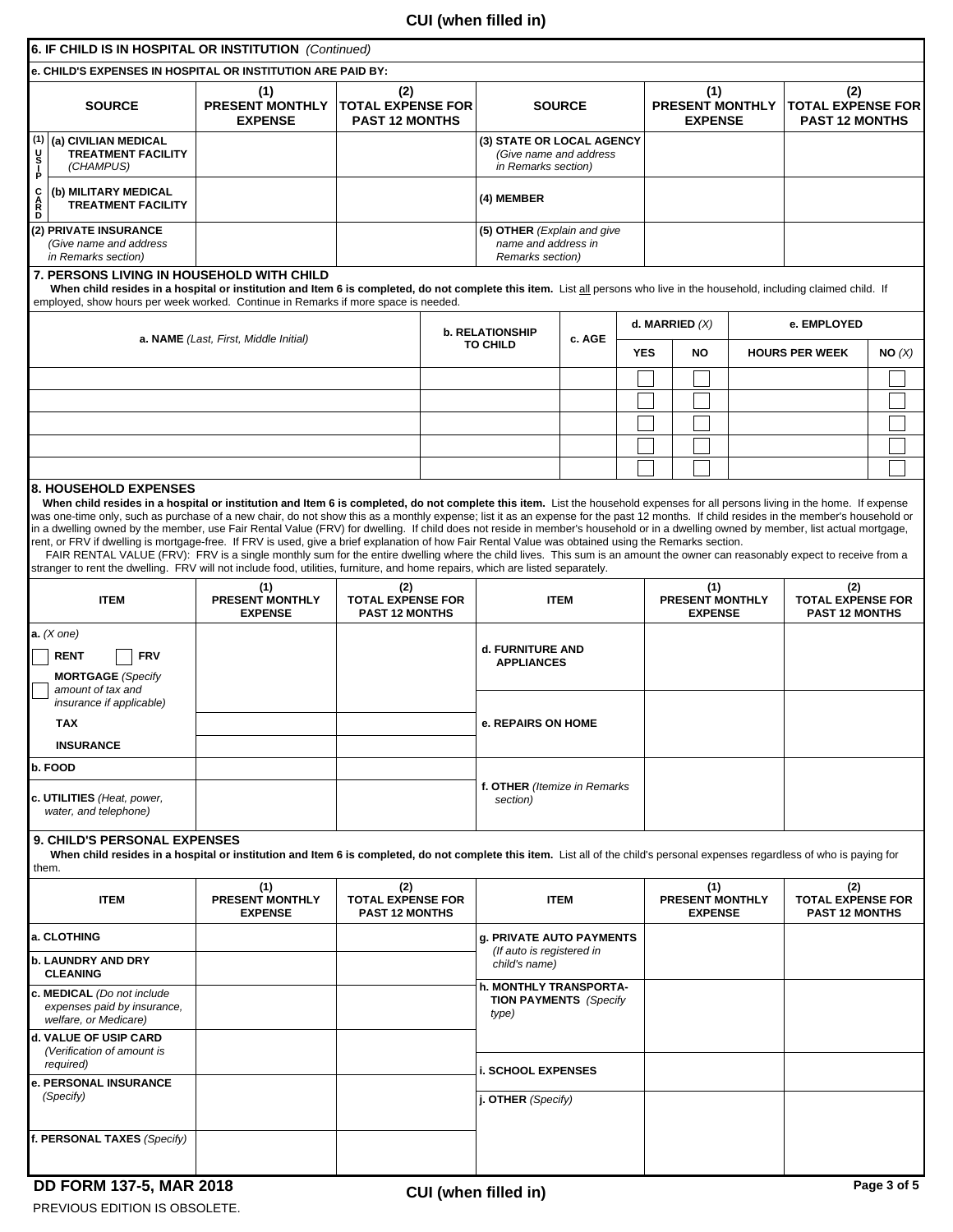#### **10. CHILD'S INCOME**

All gross income received by or in behalf of the child, whether taxable or nontaxable, and whether received monthly, quarterly, or yearly, must be listed. This includes any income you receive as custodian or administrator for the child. If any income received during the past 12 months was a lump-sum (one-time) payment, be sure to state this. Verification documents are required.

| <b>SOURCE</b>                                                                                                                      |                                                                                                                             | (1)<br><b>PRESENT</b><br><b>MONTHLY</b><br><b>INCOME</b>                                                      |                                                 | (2)<br><b>TOTAL INCOME</b><br>FOR PAST 12<br><b>MONTHS</b>                                                                                       |                                                                                                    | <b>SOURCE</b> |                                      | (1)<br><b>PRESENT</b><br><b>MONTHLY</b><br><b>INCOME</b> |                                              | (2)<br><b>TOTAL INCOME</b><br>FOR PAST 12<br><b>MONTHS</b> |  |
|------------------------------------------------------------------------------------------------------------------------------------|-----------------------------------------------------------------------------------------------------------------------------|---------------------------------------------------------------------------------------------------------------|-------------------------------------------------|--------------------------------------------------------------------------------------------------------------------------------------------------|----------------------------------------------------------------------------------------------------|---------------|--------------------------------------|----------------------------------------------------------|----------------------------------------------|------------------------------------------------------------|--|
| a. WAGES, SALARIES, TIPS, OR<br><b>OTHER CASH GRATUITIES</b>                                                                       |                                                                                                                             |                                                                                                               |                                                 |                                                                                                                                                  | g. SOCIAL SECURITY PAYMENTS,<br><b>DISABILITY OR REGULAR</b><br>(Specify)                          |               |                                      |                                                          |                                              |                                                            |  |
| <b>b. INTEREST ON INVESTMENTS,</b><br><b>BONDS, SAVINGS, TRUST</b><br>FUNDS, ETC.                                                  |                                                                                                                             |                                                                                                               | h. SUPPLEMENTAL<br><b>SECURITY INCOME (SSI)</b> |                                                                                                                                                  |                                                                                                    |               |                                      |                                                          |                                              |                                                            |  |
| <b>INSURANCE OR PUBLIC/</b><br><b>GOVERNMENT PENSION</b><br>PAYMENTS, UNEMPLOYMENT<br>OR DISABILITY COMPENSATION<br>(Specify type) |                                                                                                                             |                                                                                                               |                                                 | <b>i. VETERANS ADMINISTRATION</b><br><b>PAYMENTS</b> (Specify type)                                                                              |                                                                                                    |               |                                      |                                                          |                                              |                                                            |  |
| ld.  CONTRIBUTIONS FROM<br>PERSONS OTHER THAN<br><b>MEMBER</b>                                                                     |                                                                                                                             |                                                                                                               |                                                 | <b>i. STATE OR LOCAL WELFARE AID,</b><br><b>INCLUDING AID TO DEPENDENT</b><br><b>CHILDREN</b> (Include agency and<br>address in Remarks section) |                                                                                                    |               |                                      |                                                          |                                              |                                                            |  |
|                                                                                                                                    | e. SCHOLARSHIPS OR<br><b>EDUCATIONAL GRANTS</b>                                                                             |                                                                                                               |                                                 |                                                                                                                                                  | k. OTHER (Specify)                                                                                 |               |                                      |                                                          |                                              |                                                            |  |
|                                                                                                                                    | f. TAX REFUNDS (Specify)                                                                                                    |                                                                                                               |                                                 |                                                                                                                                                  |                                                                                                    |               |                                      |                                                          |                                              |                                                            |  |
|                                                                                                                                    | 11. CHILD'S EMPLOYMENT (Show additional periods of work in the Remarks section.)                                            |                                                                                                               |                                                 |                                                                                                                                                  |                                                                                                    |               |                                      |                                                          |                                              |                                                            |  |
|                                                                                                                                    | HAS CHILD BEEN EMPLOYED DURING THE PAST 12 MONTHS?                                                                          |                                                                                                               |                                                 | <b>YES</b>                                                                                                                                       |                                                                                                    |               |                                      | NO (If Yes, furnish the following:)                      |                                              |                                                            |  |
|                                                                                                                                    | (1) NAME OF EMPLOYER                                                                                                        |                                                                                                               |                                                 |                                                                                                                                                  | (2) DATE EMPLOYMENT<br>(3) DATE EMPLOYMENT<br><b>STARTED (YYYYMMDD)</b><br><b>ENDED (YYYYMMDD)</b> |               |                                      |                                                          |                                              | (4) MONTHLY SALARY<br>(Gross)                              |  |
|                                                                                                                                    | a.<br>(5) TYPE OF WORK PERFORMED<br>(6) REASON EMPLOYMENT ENDED                                                             |                                                                                                               |                                                 |                                                                                                                                                  |                                                                                                    |               |                                      |                                                          |                                              |                                                            |  |
| (1) NAME OF EMPLOYER                                                                                                               |                                                                                                                             |                                                                                                               |                                                 | (2) DATE EMPLOYMENT<br>(3) DATE EMPLOYMENT<br><b>STARTED (YYYYMMDD)</b><br><b>ENDED (YYYYMMDD)</b>                                               |                                                                                                    |               |                                      |                                                          |                                              | (4) MONTHLY SALARY<br>(Gross)                              |  |
| b.                                                                                                                                 | (5) TYPE OF WORK PERFORMED                                                                                                  |                                                                                                               |                                                 |                                                                                                                                                  | (6) REASON EMPLOYMENT ENDED                                                                        |               |                                      |                                                          |                                              |                                                            |  |
| (1) NAME OF EMPLOYER                                                                                                               |                                                                                                                             |                                                                                                               |                                                 | (2) DATE EMPLOYMENT<br>(3) DATE EMPLOYMENT<br><b>STARTED (YYYYMMDD)</b><br><b>ENDED (YYYYMMDD)</b>                                               |                                                                                                    |               |                                      |                                                          | (4) MONTHLY SALARY<br>(Gross)                |                                                            |  |
| c.                                                                                                                                 | (5) TYPE OF WORK PERFORMED                                                                                                  |                                                                                                               | (6) REASON EMPLOYMENT ENDED                     |                                                                                                                                                  |                                                                                                    |               |                                      |                                                          |                                              |                                                            |  |
|                                                                                                                                    | d. IS OR WAS CHILD'S JOB CONSIDERED AS BEING A "SHELTERED WORKSHOP" - THAT IS, OPEN ONLY TO DISABLED OR HANDICAPPED PEOPLE? |                                                                                                               |                                                 |                                                                                                                                                  |                                                                                                    |               |                                      |                                                          |                                              |                                                            |  |
|                                                                                                                                    | <b>YES</b>                                                                                                                  | NO (If Yes, and child is currently working, attach a statement from the employer verifying this information.) |                                                 |                                                                                                                                                  |                                                                                                    |               |                                      |                                                          |                                              |                                                            |  |
|                                                                                                                                    | <b>12. CHILD'S SCHOOL ATTENDANCE</b>                                                                                        |                                                                                                               |                                                 |                                                                                                                                                  |                                                                                                    |               |                                      |                                                          |                                              |                                                            |  |
| HAS CHILD ATTENDED COLLEGE SINCE AGE 21?                                                                                           |                                                                                                                             |                                                                                                               |                                                 | <b>YES</b>                                                                                                                                       | NO                                                                                                 |               |                                      |                                                          | (If Yes, furnish the following:)             |                                                            |  |
|                                                                                                                                    | (1) NAME AND ADDRESS OF SCHOOL                                                                                              |                                                                                                               |                                                 |                                                                                                                                                  |                                                                                                    |               |                                      |                                                          | $(2)$ (X as applicable)<br><b>VOCATIONAL</b> | FOR RECEIVING DEGREE                                       |  |
| a.<br>(3) DATES ATTENDED                                                                                                           |                                                                                                                             |                                                                                                               |                                                 |                                                                                                                                                  |                                                                                                    | $(4)$ $(X)$   | <b>FULL-TIME</b><br><b>PART-TIME</b> |                                                          | (5) CHILD'S MAJOR                            |                                                            |  |
| (1) NAME AND ADDRESS OF SCHOOL                                                                                                     |                                                                                                                             |                                                                                                               |                                                 |                                                                                                                                                  |                                                                                                    |               |                                      |                                                          | $(2)$ (X as applicable)<br><b>VOCATIONAL</b> |                                                            |  |
| b.                                                                                                                                 |                                                                                                                             |                                                                                                               |                                                 |                                                                                                                                                  |                                                                                                    |               |                                      |                                                          |                                              | FOR RECEIVING DEGREE                                       |  |
|                                                                                                                                    | (3) DATES ATTENDED                                                                                                          |                                                                                                               |                                                 |                                                                                                                                                  |                                                                                                    | $(4)$ $(X)$   | <b>FULL-TIME</b><br><b>PART-TIME</b> |                                                          | (5) CHILD'S MAJOR                            |                                                            |  |
|                                                                                                                                    | DD FORM 137-5, MAR 2018                                                                                                     |                                                                                                               |                                                 |                                                                                                                                                  | CIII (whon fillod in)                                                                              |               |                                      |                                                          |                                              | Page 4 of 5                                                |  |